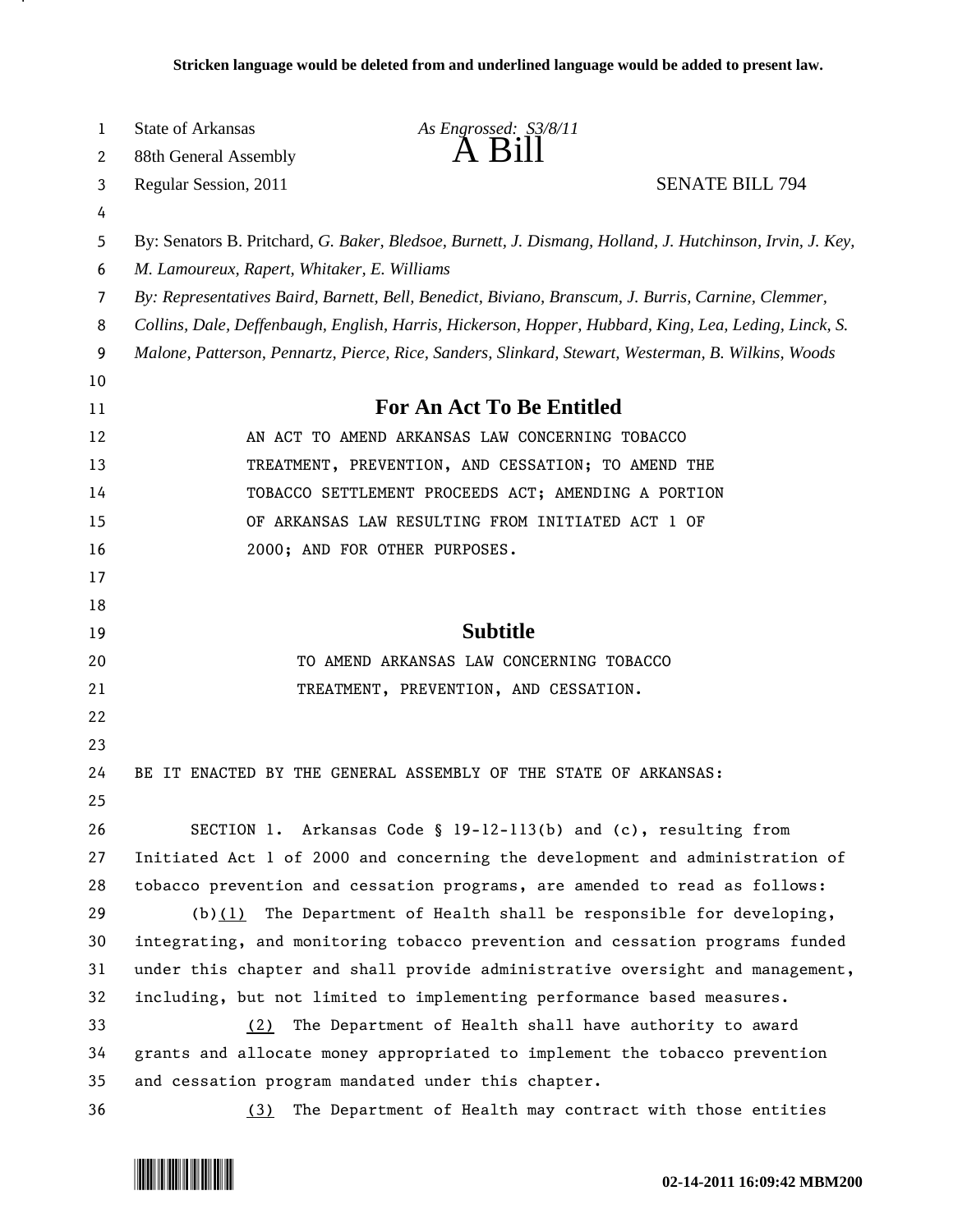necessary to fully implement the tobacco prevention and cessation initiatives mandated under this chapter. (4)(A) Within thirty (30) days of receipt of moneys into the Prevention and Cessation Program Account, fifteen percent (15%) of those moneys shall be deposited into a special account within the prevention and cessation account at the Department of Health to be expended for tobacco prevention and cessation in minority communities as directed by the Director of the Department of Health in consultation with the Chancellor of the University of Arkansas at Pine Bluff, the President of the Arkansas Medical, Dental and Pharmaceutical Association, and the League of United Latin American Citizens. (B) Within thirty (30) days of receipt of moneys into the Prevention and Cessation Program Account, the Chief Fiscal Officer of the State shall transfer on his or her books and those of the Auditor of State and the Treasurer of State fifteen percent (15%) of those moneys to the Drug 16 Abuse Prevention and Treatment Fund for the Office of Alcohol and Drug Abuse Prevention to be used exclusively for drug court or other substance abuse and *prevention activities.*  (c) The Except for the distribution of funds under subdivision 20 (b) $(4)(B)$  of this section, the Tobacco Prevention and Cessation Program shall be comprised of components approved by the State Board of Health. The program components selected by the board shall include: (1) community prevention programs that reduce youth tobacco use; (2) local school programs for education and prevention in grades kindergarten through twelve (K-12) that should include school nurses, where appropriate; (3) enforcement of youth tobacco control laws; (4) state-wide programs with youth involvement to increase local coalition activities; (5) tobacco cessation programs; (6) tobacco-related disease prevention programs; (7) a comprehensive public awareness and health promotion campaign; (8) grants and contracts funded pursuant to this chapter for monitoring and evaluation, as well as data gathering; and (9) other programs as deemed necessary by the board.